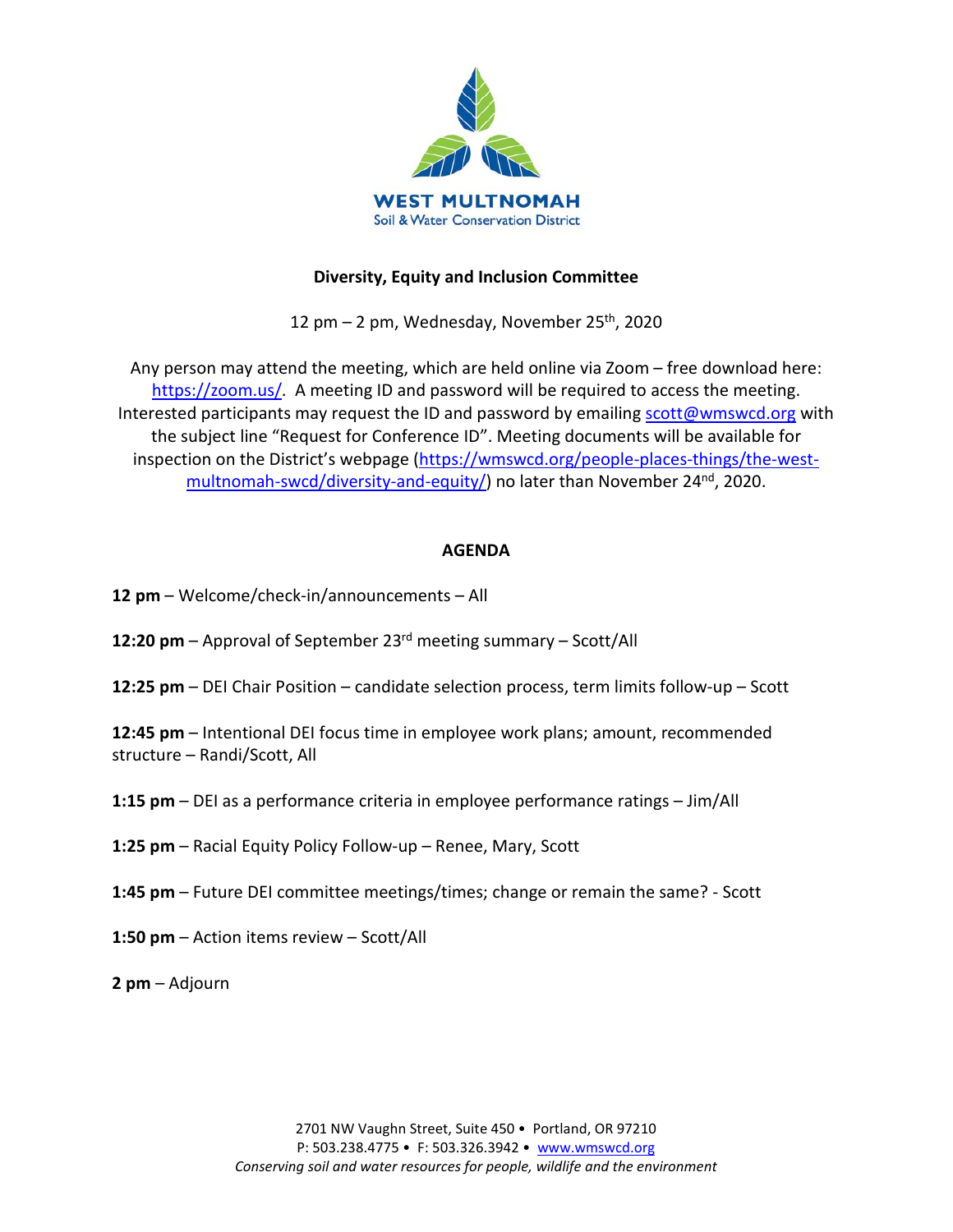### **DRAFT -- WMSWCD Diversity, Equity and Inclusion (DEI) Committee Meeting Summary – DRAFT August 12, 2020 Noon to 2:00 pm, WMSWCD Conference Call**

**Attending:** Scott Gall (Chair), Michele Levis, Mary Logalbo, Renee Magyar, Laura Taylor, Ari Demarco

**Welcome/Check-In/Equity Shares –** Mary shared that we have a first draft of a Stipend Policy that will guide methods of compensating community members who provide their lived experience and knowledge to WMSWCD; and that the East Multnomah SWCD board has approached our board to co-write a letter on the topic of requirements for board service. The WMSWCD board will learn what East Multnomah wishes to include in the letter. Renee shared progress on the initiative to highlight the work of Black, Indigenous and People of Color (BIPOC) conservationists, that she had an interview with Stefanie Steele (Masters student at PSU studying native bees) last week and it was very informative and enjoyable and Renee is working on a draft article to be published in the next newsletter.

### **Approval of the July 22, 2020 Meeting Summary** – Approved as written.

**Recruitment of Associate Board Directors –** Michele provided a brief update on the subcommittee's work to update the recruitment documents, introduced that Renee will explain more about the documents, and explained that the goal for this meeting is to focus on the process for recruitment. Renee explained the updates she made to the Associate Director Recruitment Information document and the new marketing language for the recruitment efforts. Both documents now use marketing-style language to appeal to potential Associate Director candidates, versus language that reads as a potentially intimidating job application.

The group reviewed the materials and provided feedback and suggestions for edits. Suggestions for the Information for Associate Director Candidates document and "application" form:

- Include that Associate Director service may be a pathway to full board service, mentioning the land requirements for elected board, which may be a barrier for some
- Include in the desired Attributes section, people with diverse perspectives from historically marginalized communities through lived and/or professional experience; Alternatively, "a community leader that learns from and relates respectfully with people of their own culture as well as those from other cultures"
- Remove from the Attributes section Advance current recruitment goals bullet it is redundant of a bullet in the "asked to" section above.
- Add to the Form: "If so, how?" after "Have you interacted with the District?"
- Flip the order of the last 2 questions, and reword "is there anything else..." (remove "else")

The Committee overall appreciated the updated language in the Associate Director Information document

**Action item**: Renee will update the documents incorporating the suggestions above. Michele will help with language related to when the board can appoint Associate Directors to full Director positions

Suggestions for the Marketing text document**:**

- Move the reference to skills from the first sentence to the second paragraph after the "ambassador" sentence.
- It was noted the Board may want to provide a specific list of skills they are seeking in new Associate Directors

The group discussed how the recruitment documents will be distributed and expressed the goal of making outreach more open and equitable, and distributing more widely than the last round of recruitment. Michele provided a review of the process for the last round of recruitment in 2015, which was primarily reaching out to community members who staff had worked with and recommended, and also to individuals who board members had worked with on natural resource issues.

The group discussed whether or not we are looking for candidates who already have ties to their community, who may already have a leadership role and/or connections in their community. The committee decided pre-existing community involvement is not a requirement, and that the process must remain open and equitable. The group discussed the possibility that the Board may have a specific list of skills they wish to recruit for. Michele provided the context that Terri will solicit input from board at the September board meeting for input on what skills or attributes the board wants future Associate Directors to possess. The committee agreed they would like people who are cultural leaders in their communities but it is not a requirement.

Michele conveyed that the board is interested in what the DEI committee recommends regarding a list of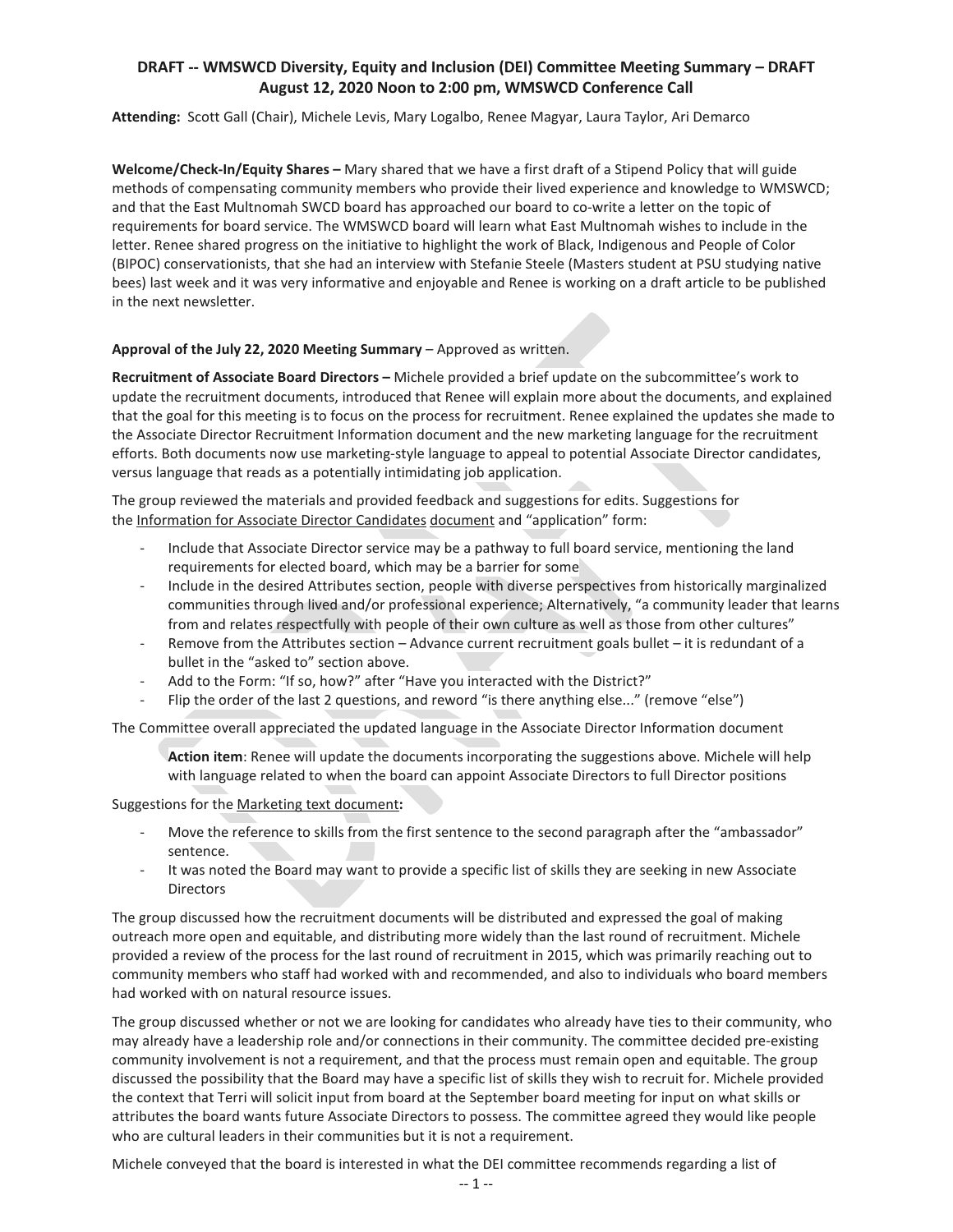candidate qualities, the process, and also keeping requirements as open as possible. (Note: Committee did not create a specific action item for this.)

The group discussed ideas for an equitable recruitment process. It was noted the Board will first want to hear from the DEI committee: see materials for outreach, and hear a recommended process to further DEI goals. The committee wishes to see more diversity, and cultural leadership on the board.

**Action item**: Renee will create a new draft for the committee to review making these goals more prominent in the outreach materials, updating materials with diversity related language: that we value a host of diversity: age, gender, race, etc, using language from the equity statement; seeking leaders or members of underserved or marginalized communities.

Board will add their preferred skills and knowledge they wish to see in candidates (likely including wildlife expertise, as noted by Mary).

The committee had specific ideas on how and where to distribute recruitment information: Have available documents on website, newsletter, social media; direct recruitment to staff- or Board-identified individuals; outreach to new contacts from the LRBP update process including advisory committee members and other partners and contacts; direct outreach to partners: e.g. Partners in Diversity job/volunteer board; other public job/volunteer boards/sites; other non-profits in Portland area that aren't partners but that work in desired fields: e.g. 350PDX, Blueprint Foundation, farms owned by Black and/or other Diverse individuals, e.g. Black Food Sovereignty Coalition.

**Action item:** Mary will consult with Ping Khaw for her expertise and connections in helping community members be more involved in local government.

The committee will include in their report to the board a list of ideas on ways to outreach. (Note: Committee did not identify a volunteer for this action.)

The Committee recognized that recruitment is a Board responsibility, and recommended that staff do as they did for past recruitments, referring potential candidates who they have worked with to the board member who will be leading the board recruitment; staff members with the closest relationships will make the first ask to their contacts to consider this request.

Michele clarified that elected directors are required to be a registered voter in our district. It is possible to volunteer as an Associate Director if living outside of district and/or aren't registered to vote, but they won't be able to become a voting Director, other board actions may also be restricted. The group discussed being open to candidates who work in the district even if they don't live here, and to those who live in the district but are not registered to vote.

**Action item**: The committee will include this question in their report to the board. (Note: Committee did not identify a volunteer for this action.)

The group discussed what to recommend in case there are too many applicants. Michele noted that we are not limited to any set number Associate Directors and that so far we have not been in the position of having too many applicants. The committee decided if we do end up having too many, the committee will recommend a process for selection and prioritization.

**Long Range Business Plan (LRBP) – Organizational Health & Conservation Scope Teams' Evolving Success Criteria Question for DEI Committee –** The committee discussed the following question: 1) Should we consider adding equity, environmental justice, access and climate change in our vision?

Mary provided reference that a vision statement is a description of what the district will look like if we are successful at our work and noted Tech staff thinks we should include equity in the vision or mission.

The committee discussed each of the four concepts separately: **Equity** – Overall, the response was yes, likely not using the word itself, but including the concept. Laura noted our services and benefits of our services are available to all people in our district. **Environmental justice (EJ) –** It was noted Environmental Health is currently included. Mary clarified the meaning of EJ is that identifiers (race, gender, age, etc.) do not predetermine the health of the environment one lives in, nor the outcomes one faces from exposure to/connection to that environment. Discussion points included:

- Vision statement currently illustrates health of the land, environmental health, but need to tie back to human health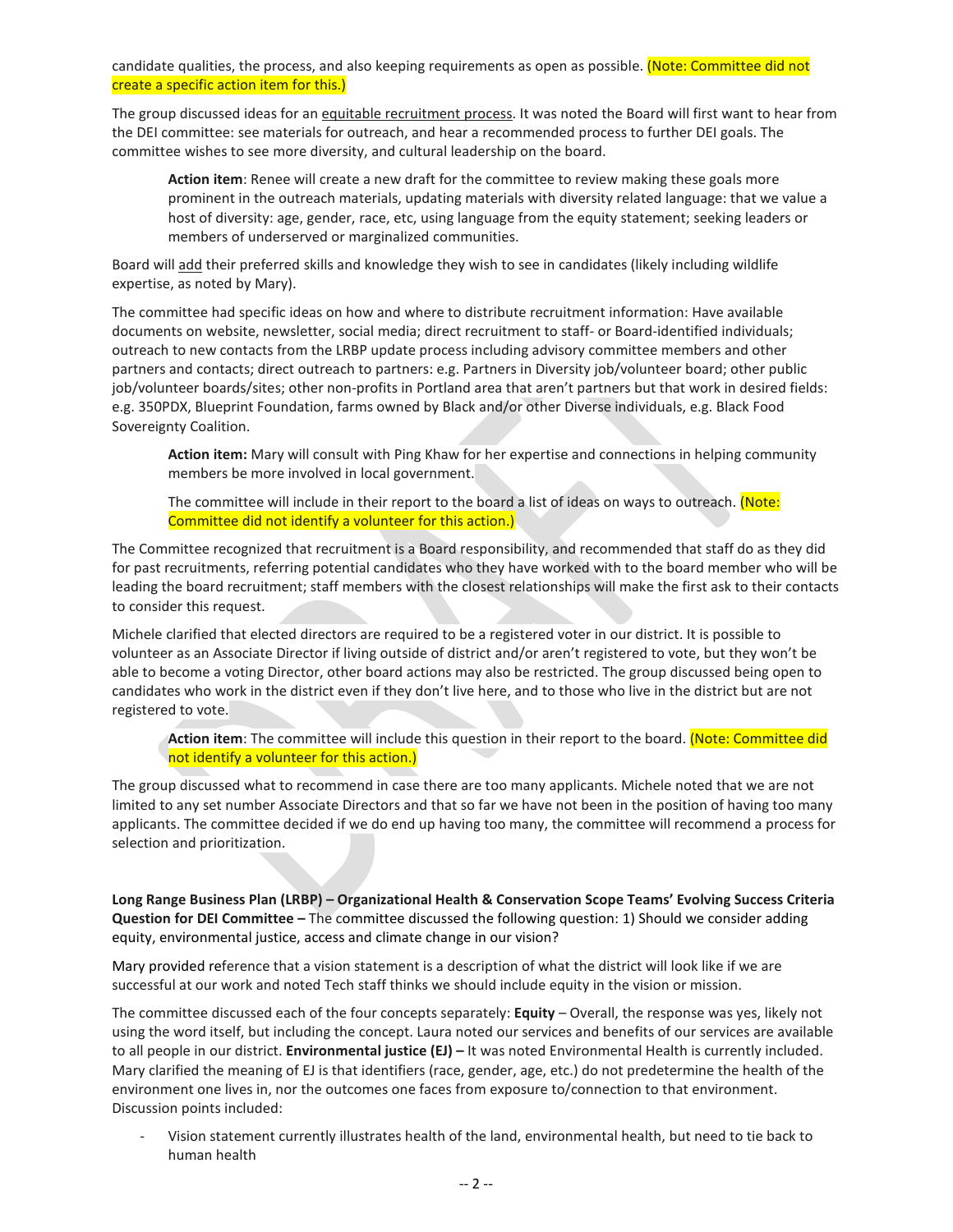- Laura stated we should include the concept of environmental justice; we have more ability to influence the environment than we have the ability to influence EJ factors including where people are able to (can afford to) live
- Mary referred to Indi Keith's "Whose Land is Our Land" paper that urges the District to consider historic barriers of land ownership and management.
- Laura noted we can choose who we work with (e.g. urban apartment complex, help that environment with garden space, etc.) but there are larger systems in place that we don't have power over. In a vision statement—"anyone can live in whatever environment they want to" vs. "everyone has the ability to create healthy environments in their own living space"; the latter we can impact.
- Mary agreed the vision should be realistic in between "all problems gone" vs "what we can realistically do"
- Overall the committee agreed the concept of environmental health exists in the current statement, may need to be edited to better incorporate environmental justice.
- Keep the vision short (concise), and focus on what elements we want in the statement and editing may help with length

**Access -** Mary provided context that access means access to land to manage and also access to environmental or ecosystem benefits provided by land, and gave past examples of projects - creating more community gardens; depave projects for schools to create shade. Mary also provided context that LRBP surveys showed response to the question of access was varied, and respondents sought farmland, garden space, green space. The committee agreed to include access in the vision statement with a general reference not specific to any type of land. Renee added that partnership may be included in relation to access, as a way we provide access and also as an important component of a vision for how we do our work.

**Climate change** - Mary noted climate change will be tackled by Conservation Scope Team / tech staff. Laura noted from the DEI committee perspective, climate change is related to environmental justice. The committee supports including the concept of climate change in the vision statement

**Closing discussion** – Mary suggested the committee resurface for further discussion any potential organizationlevel gender-related actionable items identified in the voluntary gender awareness training debrief meeting (on August 6), e.g. the idea of taking up gender awareness as a norm; not making assumptions about how we refer to others; clarifying our pronoun policy.

**Action item:** At the next all-staff meeting (on September 8) someone from the DEI committee will invite anyone who had shared their ideas at the debrief to reiterate them if they feel comfortable doing so.

If there are any policy-related items that come out of the staff meeting discussion, the DEI committee will take the lead.

**Next meeting**: September 23. Time is to be determined. The proposed time is 11:00 am to 1:00 pm to allow for full participation of a committee member with another meeting that conflicts with the regular Noon to 2:00 pm time.

**Action item:** Scott will check in with Randi and Terri to see if this time works and will schedule as appropriate.

**Action Items – see above.** 

Notes taken by Renee Magyar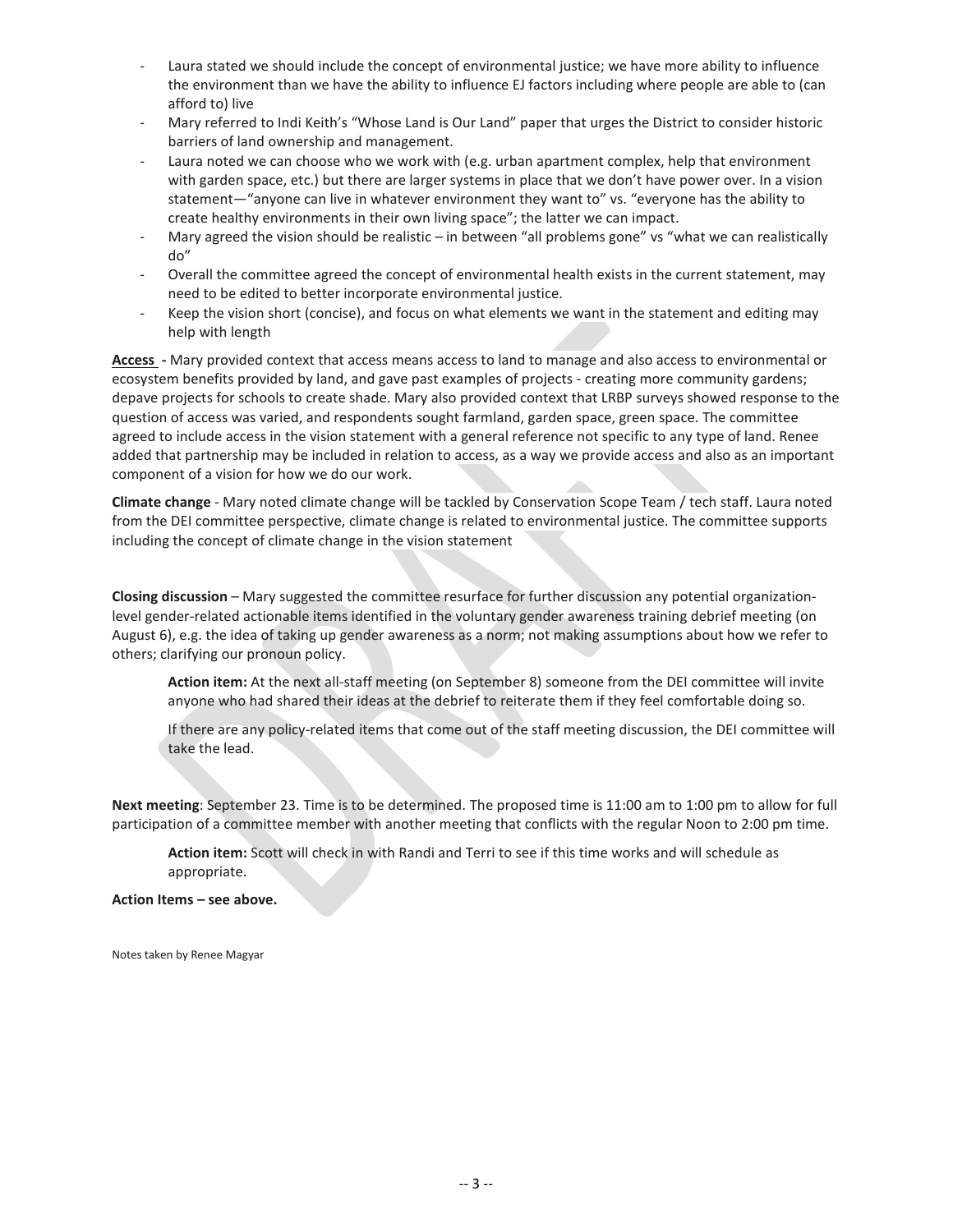

# WMSWCD Diversity, Equity, and Inclusion DRAFT Co-Chair Structure and Selection Process November 2020

Committee Structure – The committee will consist of any interested staff, at least one Board Liaison, and two staff co-chairs.

Staff Co-Chairs – Serve two full years with terms starting July  $1<sup>st</sup>$ 

- Responsibilities include but not limited to:
	- o coordinating committee meetings and setting of agendas
	- o acting as primary contact for committee (for DEI inquires both inside and outside the organization)
	- o drafting of committee work plans/budgets if appropriate
	- o writing reports for the board with assistance from Board Liaison
	- o ensuring tracking any organizational DEI related goals/metrics
	- o Seeking and coordinating DEI trainings and ongoing learning activities
- Division of duties will be left up to the active co-chairs.

Co-Chairs terms will be offset by one year to allow for overlapping terms.

Selected by the committee

- Committee will solicit interested staff in the fall by the time of the October or November committee meeting
- Committee will be selected at the January or February committee meeting.
	- o This allows the selected staff to incorporate co-chair duties into their workplans for the following fiscal year (Starting July 1).